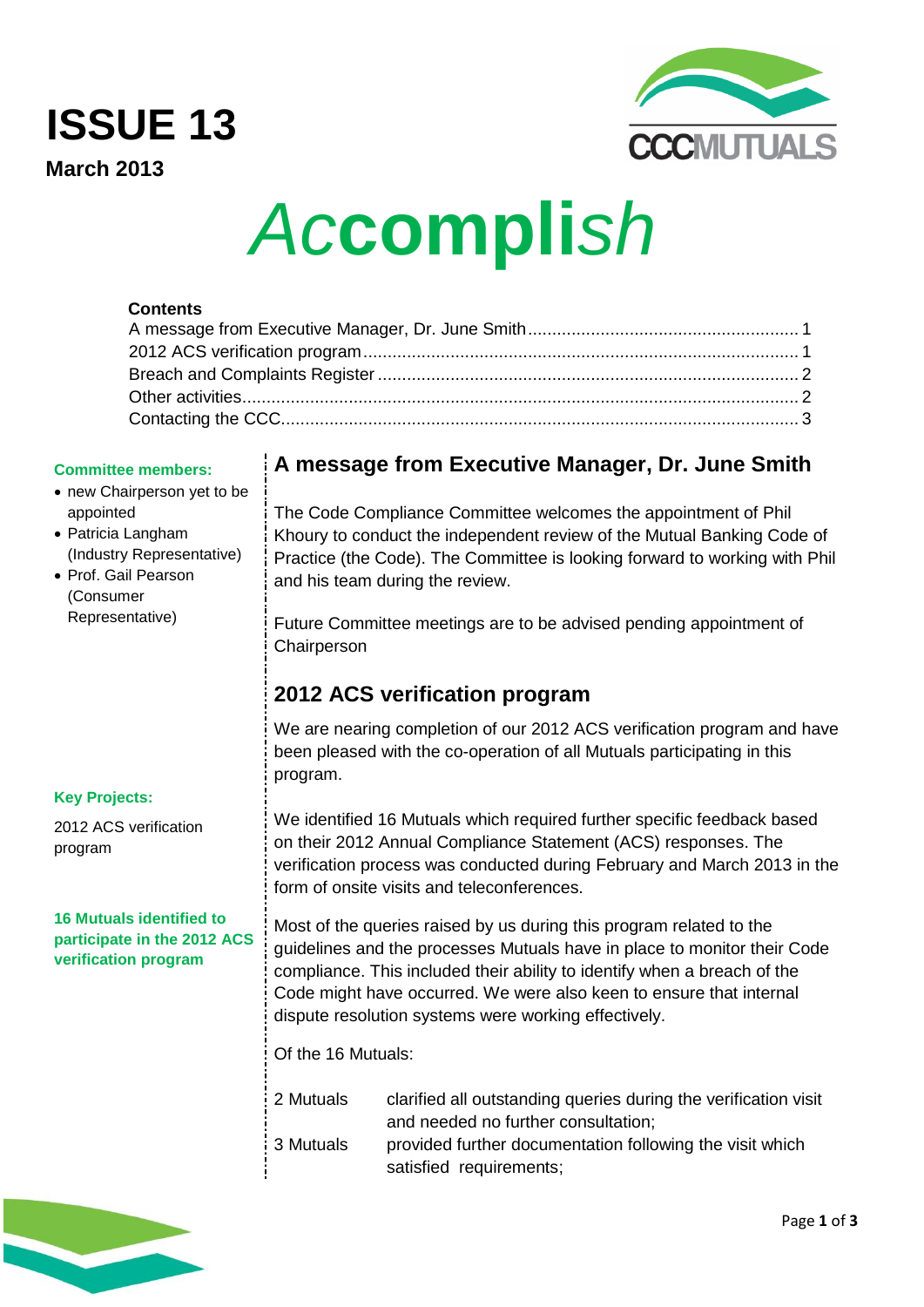<span id="page-1-0"></span>

|                                                                                                                                 | 6 Mutuals                                                                                                                                                                                                                                                                                                                                                                                           |                                                                                                                                                                                                                                                           |              |     |                |              |            |           | have been asked to provide further documentation which is |
|---------------------------------------------------------------------------------------------------------------------------------|-----------------------------------------------------------------------------------------------------------------------------------------------------------------------------------------------------------------------------------------------------------------------------------------------------------------------------------------------------------------------------------------------------|-----------------------------------------------------------------------------------------------------------------------------------------------------------------------------------------------------------------------------------------------------------|--------------|-----|----------------|--------------|------------|-----------|-----------------------------------------------------------|
|                                                                                                                                 | still outstanding;<br>2 Mutuals<br>have been identified for further follow up and consultation;                                                                                                                                                                                                                                                                                                     |                                                                                                                                                                                                                                                           |              |     |                |              |            |           |                                                           |
|                                                                                                                                 | 2 Mutuals                                                                                                                                                                                                                                                                                                                                                                                           | visits/teleconference are yet to be finalised; and                                                                                                                                                                                                        |              |     |                |              |            |           |                                                           |
|                                                                                                                                 | 1 Mutual                                                                                                                                                                                                                                                                                                                                                                                            | has cancelled its Code subscription.                                                                                                                                                                                                                      |              |     |                |              |            |           |                                                           |
|                                                                                                                                 | <b>Breach and Complaints Register</b>                                                                                                                                                                                                                                                                                                                                                               |                                                                                                                                                                                                                                                           |              |     |                |              |            |           |                                                           |
|                                                                                                                                 |                                                                                                                                                                                                                                                                                                                                                                                                     | We have assessed the registers maintained by Mutuals to record Code<br>breaches and complaints from the 2012 ACS responses. The Committee<br>has noted a wide diversity in the quality of breach and complaint registers<br>used across Code subscribers. |              |     |                |              |            |           |                                                           |
| <b>Need to develop guidelines</b><br>and samples for effective<br>reporting and monitoring<br>of complaints and<br>breaches.    | There appears to be no common industry practice or guidance in place<br>about the importance of accurate and meaningful capture of Code breach<br>and compliance data. The Committee intends to consult with industry and<br>develop guidance and benchmarks regarding effective Code monitoring<br>and reporting practices.                                                                        |                                                                                                                                                                                                                                                           |              |     |                |              |            |           |                                                           |
|                                                                                                                                 | In addition, the Committee identified that 49% of Mutuals did not report any<br>instances of Code non compliance in the 2011-2012 reporting period.                                                                                                                                                                                                                                                 |                                                                                                                                                                                                                                                           |              |     |                |              |            |           |                                                           |
| <b>Check your compliance</b><br>with RG 78, RG 165 and AS<br>ISO 10002-20006.                                                   | One of the key elements of an effective self regulating system is to identify,<br>record and rectify Code breaches and ensure that each breach is dealt<br>with genuinely, promptly, fairly and consistently.                                                                                                                                                                                       |                                                                                                                                                                                                                                                           |              |     |                |              |            |           |                                                           |
|                                                                                                                                 | We suggest that you link your IDR and breach registers as complaints or<br>disputes handling data can be one means of tracking emerging risks within<br>your business and understanding the cause of complaints received.                                                                                                                                                                           |                                                                                                                                                                                                                                                           |              |     |                |              |            |           |                                                           |
|                                                                                                                                 | <b>Other activities</b>                                                                                                                                                                                                                                                                                                                                                                             |                                                                                                                                                                                                                                                           |              |     |                |              |            |           |                                                           |
| <b>During the 2012-2013</b><br>reporting period the<br>Secretariat had face to face<br>contact with 73% of Code<br>subscribers. | The CCC has increased its direct engagement with Mutuals in Code<br>compliance issues in 2012/2013. This engagement included conducting<br>workshops and presentations on Code compliance for groups of Mutuals in<br>specific regional and metropolitan areas and arranging specific onsite<br>visits and teleconferences with Mutuals to exchange information and share<br>knowledge of the Code. |                                                                                                                                                                                                                                                           |              |     |                |              |            |           |                                                           |
|                                                                                                                                 | During the 2012-2013 reporting period to date the Secretariat has had at<br>least one personal contact with 73% of Code subscribers using this<br>approach. A total of 21% of Mutuals have had more than one personal<br>contact with us:                                                                                                                                                           |                                                                                                                                                                                                                                                           |              |     |                |              |            |           |                                                           |
| <b>Proposed Code</b>                                                                                                            |                                                                                                                                                                                                                                                                                                                                                                                                     | <b>NSW</b>                                                                                                                                                                                                                                                | <b>NT</b>    | Qld | <b>SA</b>      | <b>Tas</b>   | <b>Vic</b> | <b>WA</b> | <b>TOTAL</b>                                              |
| compliance workshop in<br><b>Dubbo and Orange in May</b>                                                                        | no personal<br>contact                                                                                                                                                                                                                                                                                                                                                                              | 13                                                                                                                                                                                                                                                        |              | 5   | 1              |              | 6          | 1         | 26                                                        |
| 2013.                                                                                                                           | one personal<br>contact                                                                                                                                                                                                                                                                                                                                                                             | 25                                                                                                                                                                                                                                                        | 1            | 8   | 3              | 1            | 10         | 1         | 49                                                        |
|                                                                                                                                 | more than one<br>personal contact                                                                                                                                                                                                                                                                                                                                                                   | 12                                                                                                                                                                                                                                                        |              | 1   | $\overline{2}$ |              | 4          | 1         | 20                                                        |
|                                                                                                                                 | <b>TOTAL</b>                                                                                                                                                                                                                                                                                                                                                                                        | 50                                                                                                                                                                                                                                                        | $\mathbf{1}$ | 14  | $6\phantom{a}$ | $\mathbf{1}$ | 20         | 3         | 95                                                        |

<span id="page-1-1"></span>

Page **2** of **3**